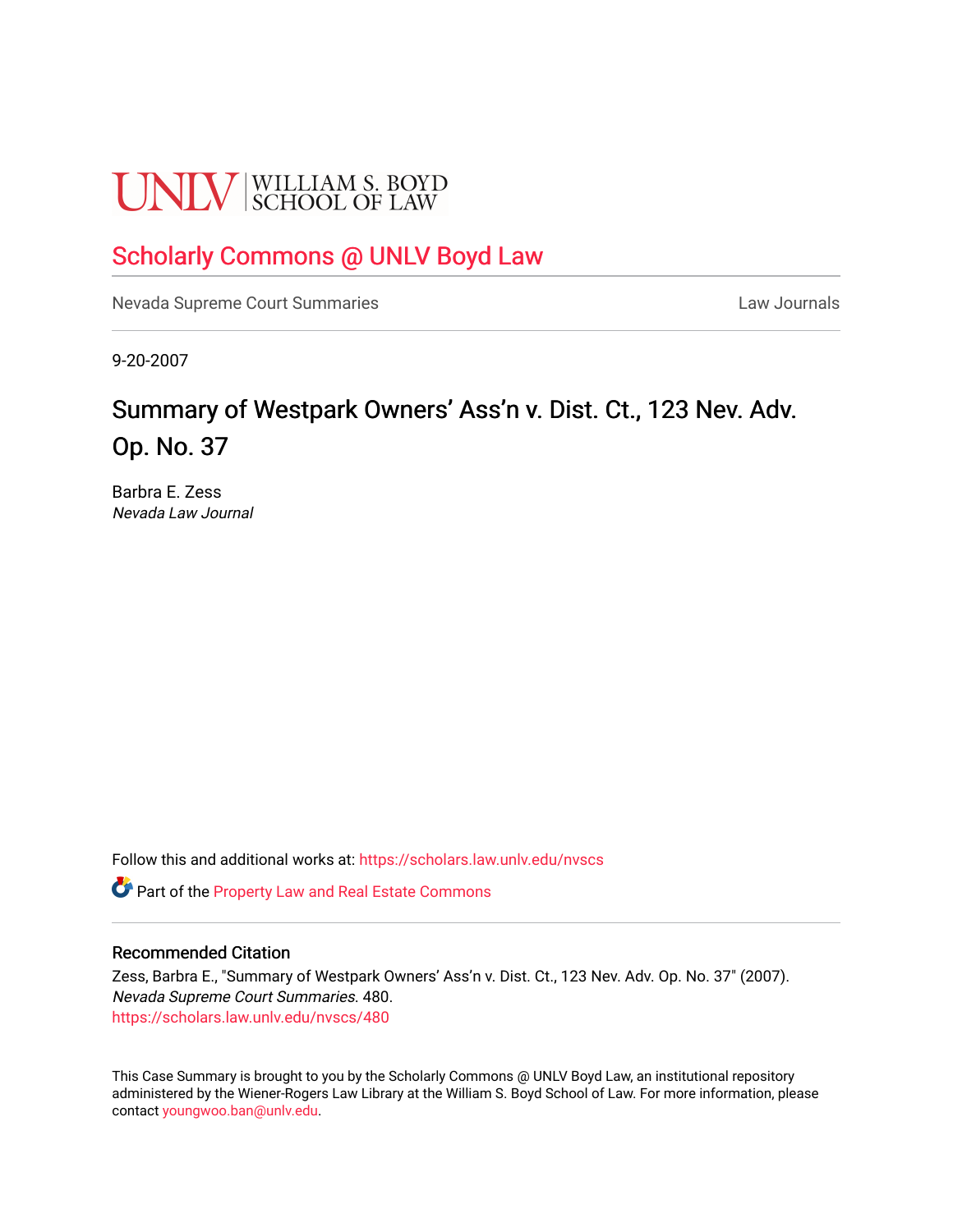# *Westpark Owners' Ass'n v. Dist. Ct.***, 123 Nev. Adv. Op. No. 37 (Sept. 20, 2007)[1](#page-1-0)**

## PROPERTY – STATUTORY INTERPRETATION – RESIDENTIAL CONSTRUCTIONAL DEFECT

#### **Summary**

Homeowners' Association's (Association) petition for a writ of mandamus or prohibition against partial summary judgment, granted by Eighth Judicial District Court, in a declaratory relief action brought by the project developer and contractor (Westpark).

## **Disposition/Outcome**

Petition granted in part. The court issued the writ and further instructed the court to consider whether and the extent to which any of the alleged defects arose from alterations or additions made in preparation for sale, and whether any of the Association's non-Chapter 40 claims survive.

## **Factual and Procedural History**

Westpark acquired a partially completed residential development located in Las Vegas through the bankruptcy proceedings of the original developer, Park Lake Partnership. Westpark proceeded to build an additional 108 units within the complex. While these units were referred to as "apartments" in several loan documents, the building permits and certificates of occupancy identified the units as "new condominiums." Westpark annexed the 108 units into the existing homeowners' association, forming the 144-unit "Westpark Owners' Association."

 Westpark leased the additional 108 units to individual tenants from 1997 until 2003, when it began to offer the units for sale on the open market. At time of sale, Westpark entered into separate sales agreements with each buyer.

 When problems arose between the Association and Westpark, the Association served Westpark with a formal NRS Chapter 40 notice alleging numerous constructional defects. Westpark responded by filing a complaint for declaratory and injunctive relief. At issue was Westpark's assertion that the Association was barred from bringing any constructional defect claims under NRS Chapter 40 with respect to the 108 units, as the units were not "new" or constructed as "residences" within the provisions of NRS Chapter 40. In response, the Association filed answers and counterclaims, alleging claims for breach of implied warranty, breach of express warranty, and negligence.

 The partial summary judgment entered by the District Court generally declared that Westpark had "no liability" in connection with the development of sale of the 108 laterconstructed units. The district court supported its determination, in part, by stating the following (pertinent) conclusions of law in the written order:

- NRS 40.630 defines a "Residence" as any dwelling in which title to the individual units is transferred to the owners;
- [W]hen Wespark did transfer title in 2003, it did not transfer title to a **new** residence as contemplated by NRS 40.615. (emphasis added)

 $\overline{a}$ 

<span id="page-1-0"></span><sup>&</sup>lt;sup>1</sup> By Barbra E. Zess.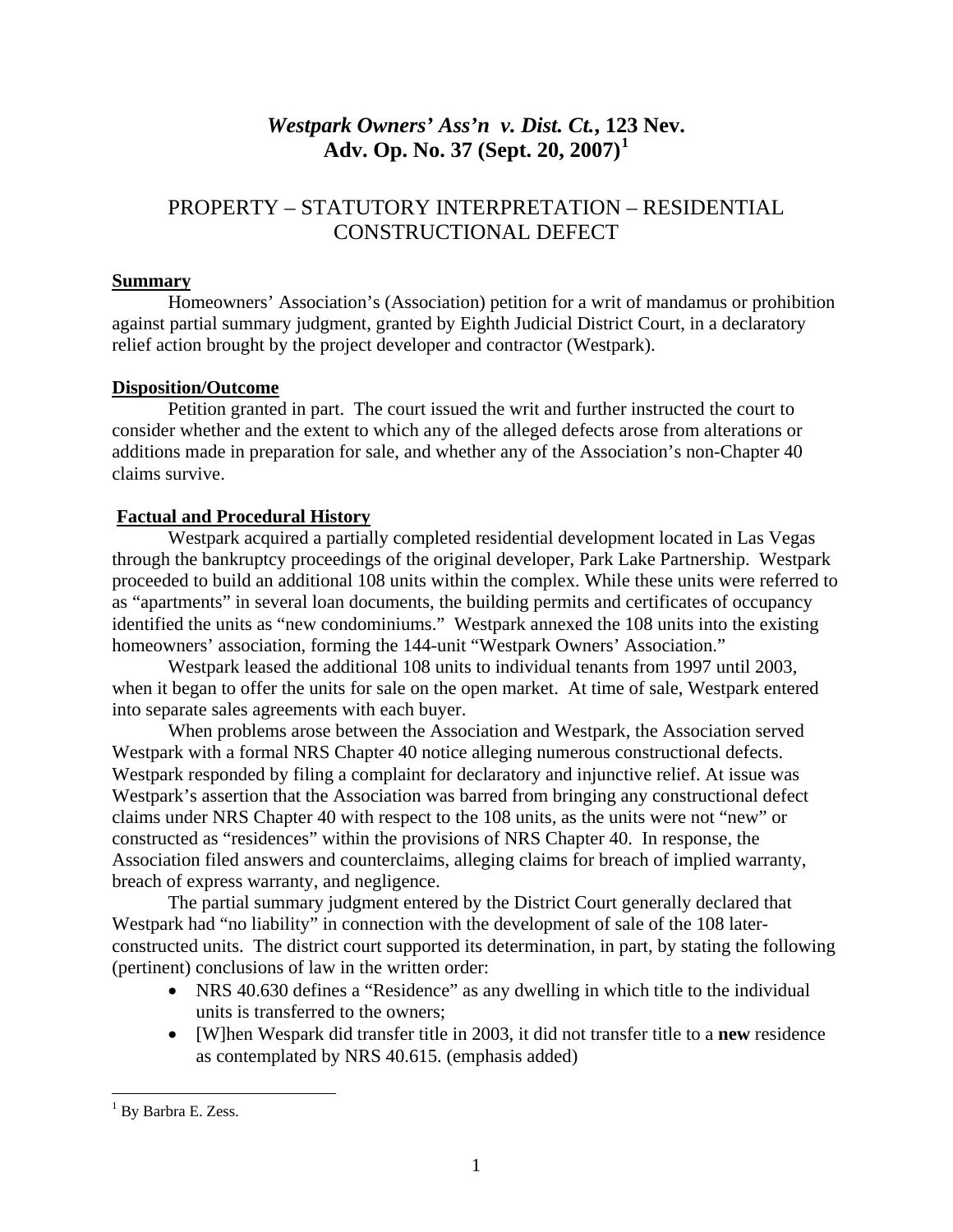The Association responded by petitioning for a writ of mandamus or prohibition challenging the district court's entry of partial summary judgment in the declaratory relief action in favor of Westpark. The Supreme Court decided to exercise its discretion to intervene, citing *Ducharm[2](#page-2-0)* as support.

#### **Discussion**

 $\overline{a}$ 

The petition challenged the District Court's interpretation concerning the scope of constructional defect remedies under NRS Chapter 40. The Court agreed that NRS Chapter 40 applies only to "contractors" who construct "new residence[s]" or "alter[] or add[] to… existing residence $[s]$ ."<sup>[3](#page-2-1)</sup>

However, the crux of this case is the Supreme Court's exploration of the meaning of the terminology "new or altered residences."

#### Meaning of "residence"

 NRS 40.630 defines "[r]esidence [as] any dwelling in which title to the individual units is transferred to the owners." The Court rejected Westpark's contention that the District Court correctly decided that Westpark did not construct residences because the units were originally built as apartments. Whether or not the units were constructed as apartments or condominium units,<sup>[4](#page-2-2)</sup> the plain wording of NRS 40.630 instructs that the event conferring "residence" status on a dwelling is the transfer of title to a home purchaser. The Court concluded that the purchasers of the 108 units became owners of "residences" as that term in defined under NRS 40.630 when the 2003 transfers of title occurred.

#### Meaning of "new" or "altered" residence

 Because NRS Chapter 40 contained no additional definitions of a "new" or altered" residence and the parties argued for two different meanings of "new," the Court declared there was "imperfect clarity" in the statute requiring the Court to discern its meaning.

 The Association argued that "new" does not refer to chronological age of the residence and that the contractor is subject to liability for constructional defects in a "new residence" when it sells a residence that it originally constructed. The premise for the Association's argument was the purpose underlying the statutory scheme: to protect the rights of homebuyers by providing a process to hold contractors liable for defective original construction or alterations. The

<span id="page-2-0"></span><sup>&</sup>lt;sup>2</sup> State of Nevada v. Dist. Ct. (Ducharm), 118 Nev. 609, 614, 55 P.3d 420, 423 (2002). In pertinent part: "This court may exercise its discretion to entertain a petition for mandamus under circumstances of urgency or strong necessity, or when an important issue of law needs clarification and sound judicial economy and administration favor the granting of the petition."<br><sup>3</sup> NEV. REV. STAT. § 40.615 (2007). NRS 40.615 defines a "constructional defect" as, in pertinent part: "a defect in

<span id="page-2-1"></span>the design, construction, manufacture, repair or landscaping of a new residence, of an alteration of or addition to an existing residence, or of an appurtenance and includes, without limitation, the design, construction, manufacture, repair or landscaping of a new residence, of an alteration of or addition to an existing residence, or of an appurtenance…"

<span id="page-2-2"></span><sup>&</sup>lt;sup>4</sup>The Court incidentally noted that the District Court incorrectly determined that the 108 units were originally constructed as apartments rather than condominium units. While Westpark may have identified the units as "apartments" in several loan financing documents related to the project, the buildings were mapped as

condominiums, and the building permits and certificates of occupancy identified the units as "new condominiums." The Court concluded that Westpark originally constructed and maintained the units as condominiums that Westpark individually owned and rented to third parties